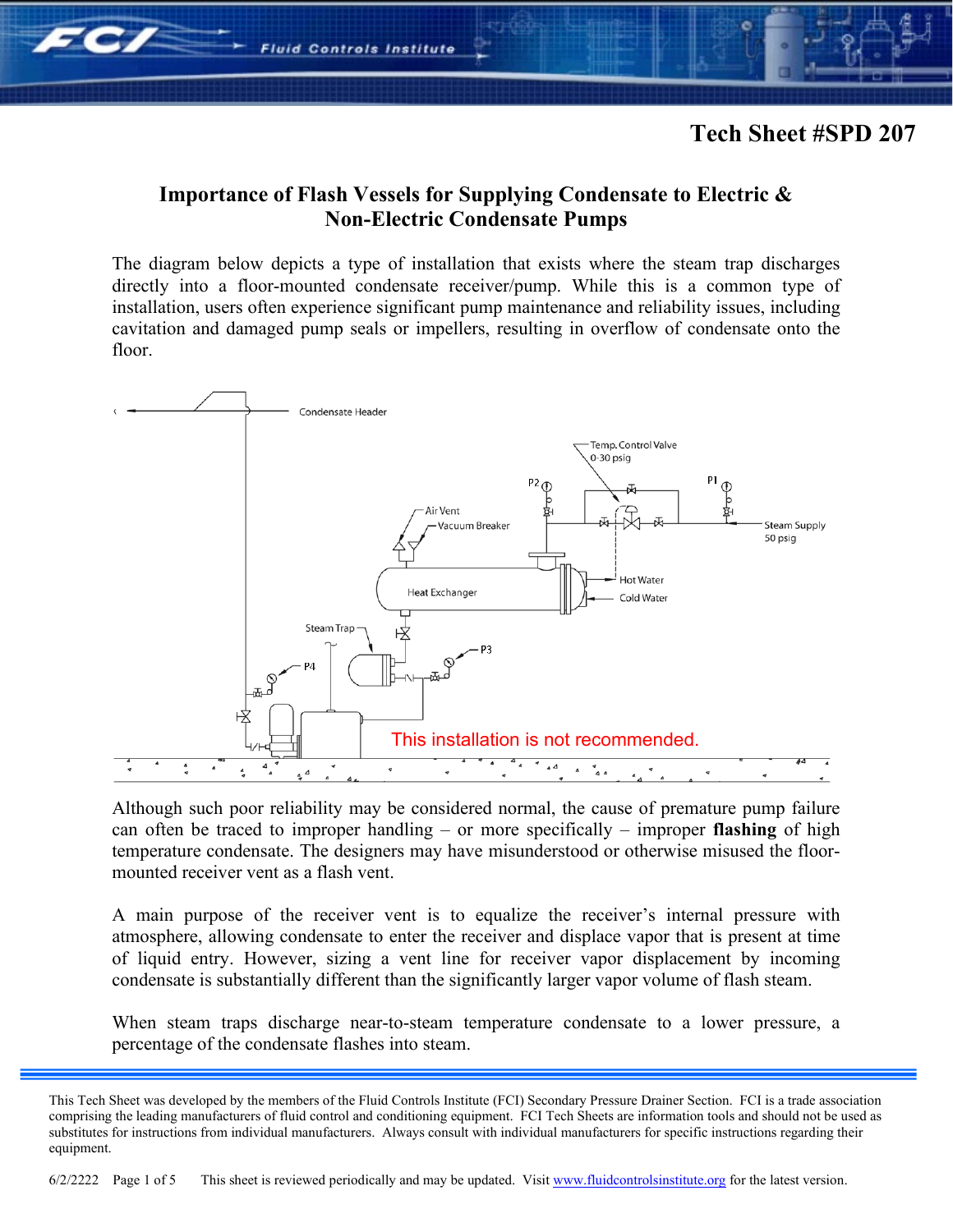When the pump receiver vent is sized only to equalize for liquid inflow, by default it can be undersized for incoming flash steam. The receiver can become pressurized and elevate condensate temperature to that of saturation for the corresponding steam pressure. For example, just a 2.5 psig steam pressure increase results in a 220°F vapor temperature. The table below

**Fluid Controls Institute** 



demonstrates the different vapor pressures of 200°F, 210°F, and 220°F condensate, and when performing NPSHA calculations, the change from 11.53 to 17.19 represents a significant increase which directly decreases NPSH<sub>A</sub> – Net Positive Suction Head *Available* - and can cause pump cavitation.

Whether electric or non-electric condensate pumps are used, high temperature condensate should

| Temp, deg F | Pressure (psia) |
|-------------|-----------------|
| 190         | 9.34            |
| 195         | 10.38           |
| 200         | 11.53           |
| 205         | 12.77           |
| 210         | 14.12           |
| 212         | 14.7            |
| 215         | 15.59           |
| 220         | 17.19           |

be flashed in a properly designed and sized vessel such as the one shown below. Flash steam rises through the flash vent and condensate flows by gravity into the pump to be discharged against the back pressure.



The flash receiver/flash tank/flash vessel can be of vertical or horizontal design based on allowable respective velocities through the tank and associated piping. The proper sizing of the flash vent is critical to maintaining atmospheric pressure and resulting lower temperature condensate.

This Tech Sheet was developed by the members of the Fluid Controls Institute (FCI) Secondary Pressure Drainer Section. FCI is a trade association comprising the leading manufacturers of fluid control and conditioning equipment. FCI Tech Sheets are information tools and should not be used as substitutes for instructions from individual manufacturers. Always consult with individual manufacturers for specific instructions regarding their equipment.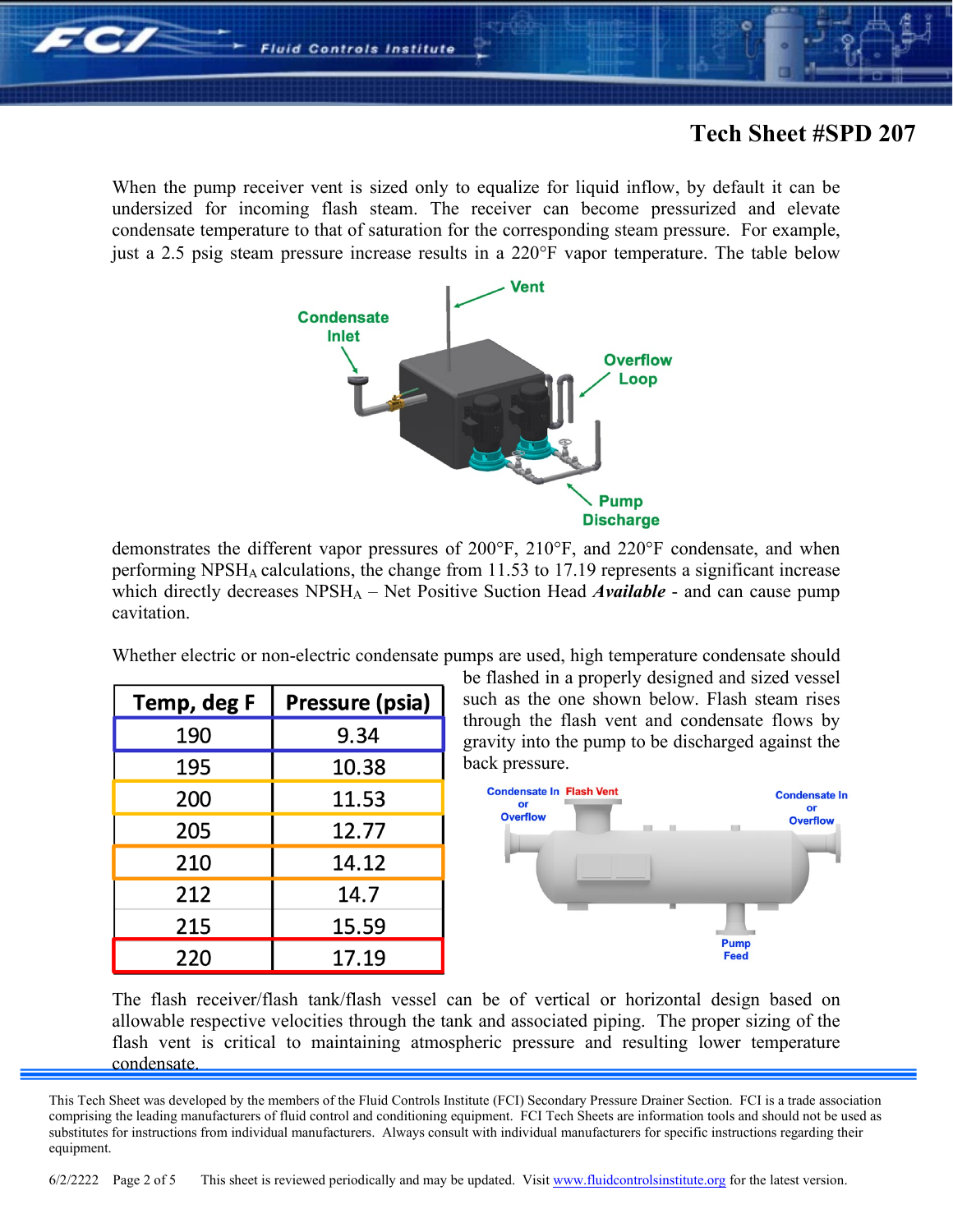

There are multiple factors that determine the non-flashing condensate temperature feeding into the pump. Electric pumps can be particularly susceptible to cavitation due to flashing from high impeller speed which causes a drop in fluid's static pressure. The potential for flashing is reduced by increasing the NPSHA, or by reducing condensate temperature. Elevating the receiver where possible may be a more practical alternative to a heat exchanger. In comparing the two different receiver/pump installations below, the pumping system on the right will have greater  $NPSH<sub>A</sub>$  (if all other factors remain the same), thereby reducing the risk of flashing and resultant cavitation.



Once the NPSHA is optimized according to system design, the pump can be selected and properly sized. To avoid cavitation, an electric pump's  $NPSH_R - Net$  Positive Suction Head *Required* must be carefully chosen to be less than the NPSHA. A basic installation design for a floormounted electric condensate pump (including a properly sized flash vessel) is shown below.



This Tech Sheet was developed by the members of the Fluid Controls Institute (FCI) Secondary Pressure Drainer Section. FCI is a trade association comprising the leading manufacturers of fluid control and conditioning equipment. FCI Tech Sheets are information tools and should not be used as substitutes for instructions from individual manufacturers. Always consult with individual manufacturers for specific instructions regarding their equipment.

6/2/2222 Page 3 of 5 This sheet is reviewed periodically and may be updated. Visi[t www.fluidcontrolsinstitute.org](http://www.fluidcontrolsinstitute.org/) for the latest version.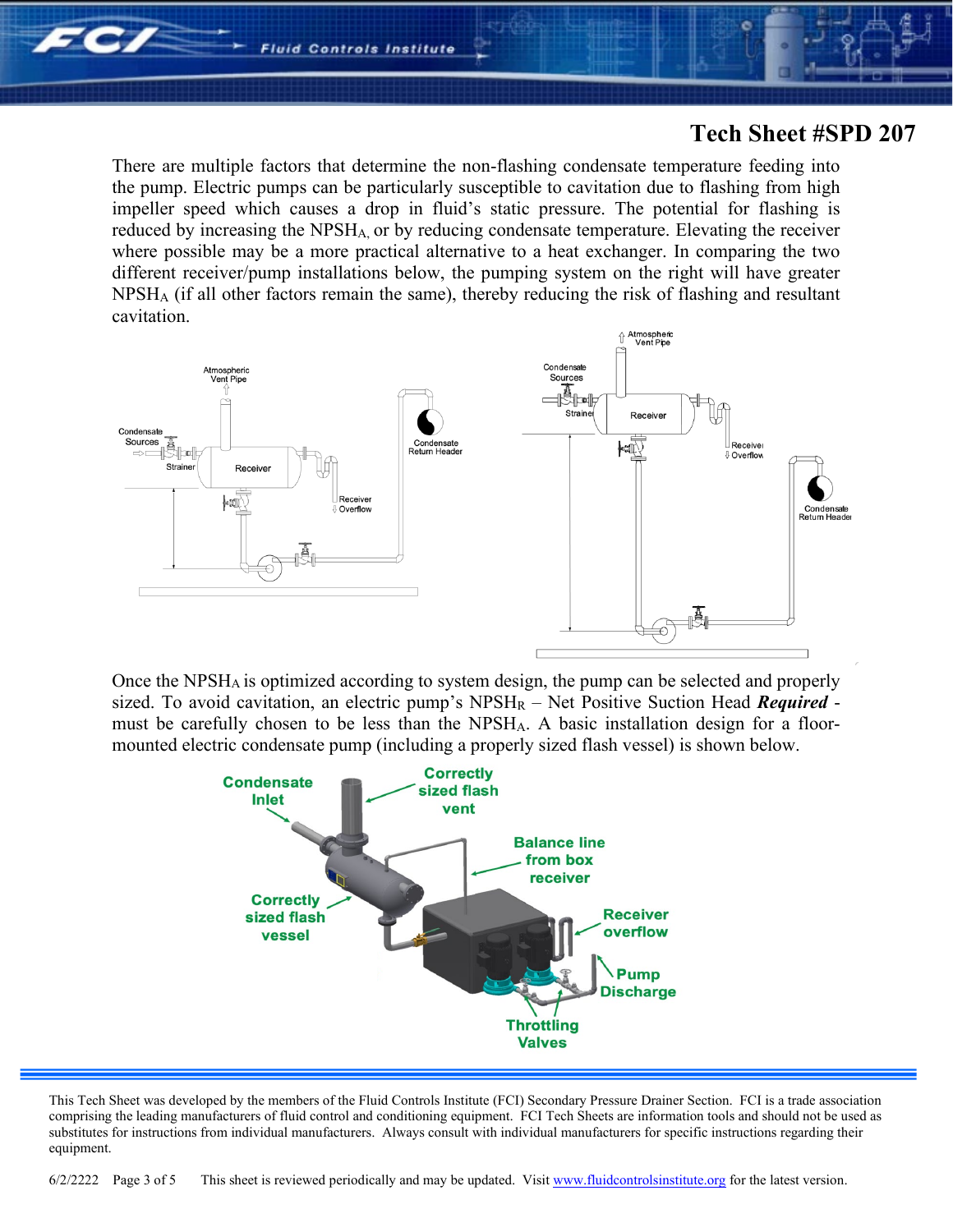

Flash receiver tanks/vessels are also required for non-electric condensate pumps (also known as "Type I secondary pressure drainers (SPD-I)," but for different reasons than NPSH<sub>R</sub> since nonelectric pumps do not cavitate. However, if condensate is allowed to flash in an SPD-I pump, it can prevent the internal valve mechanism from operating properly and result in improper operation. Therefore, examples of flash tanks used with either single or double SPD-I pumps are shown in the diagrams below.





6/2/2222 Page 4 of 5 This sheet is reviewed periodically and may be updated. Visi[t www.fluidcontrolsinstitute.org](http://www.fluidcontrolsinstitute.org/) for the latest version.

This Tech Sheet was developed by the members of the Fluid Controls Institute (FCI) Secondary Pressure Drainer Section. FCI is a trade association comprising the leading manufacturers of fluid control and conditioning equipment. FCI Tech Sheets are information tools and should not be used as substitutes for instructions from individual manufacturers. Always consult with individual manufacturers for specific instructions regarding their equipment.